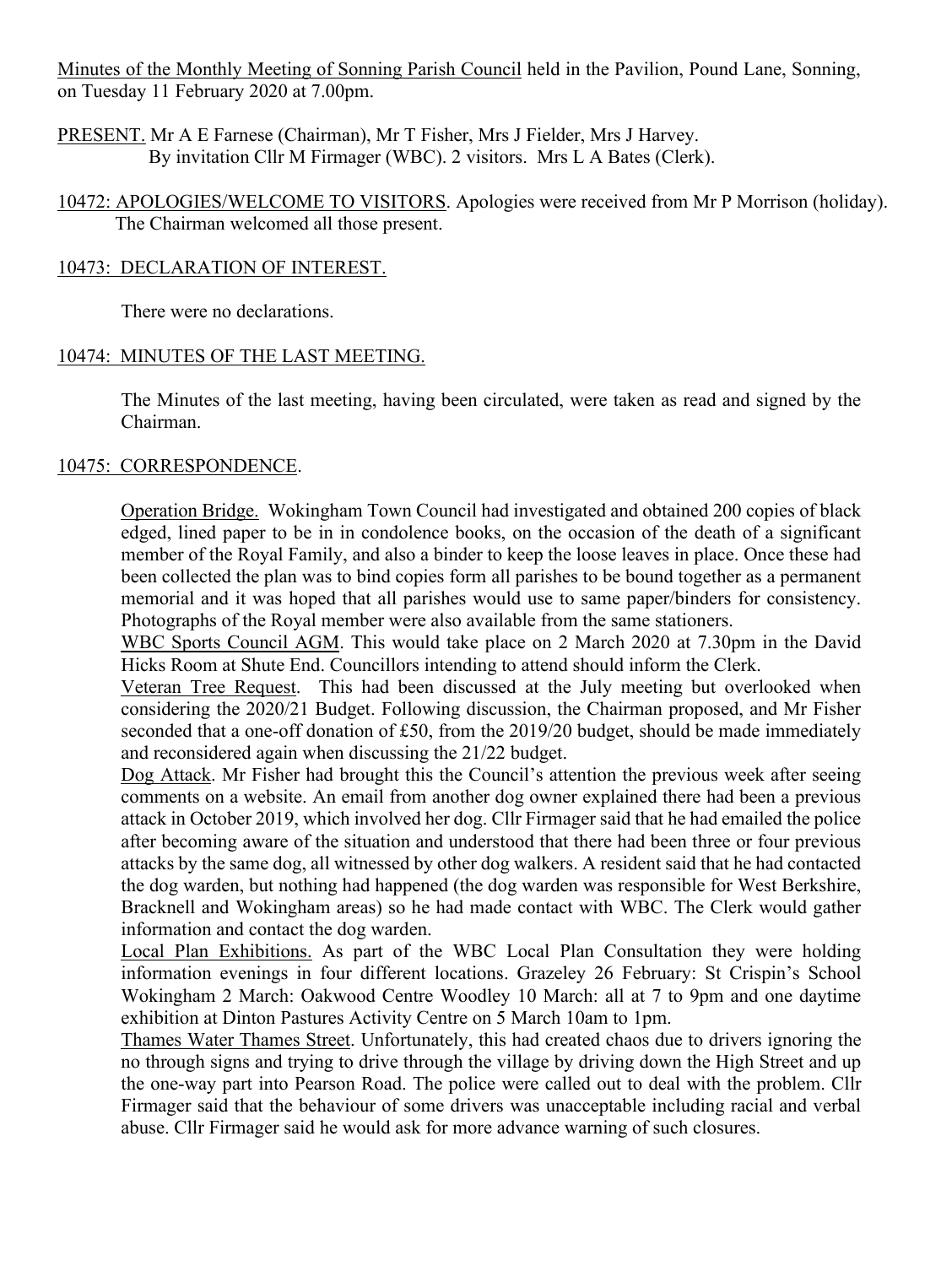# 10476: PLANNING.

**Report**. The Chairman said that there were no new applications. Applications 193377 Berkshire Sports, and Chyreen Holmemoor Drive, 193391, had been approved.

**The following applications were on going**)**.** 20 West Drive (192050). Full application for the proposed erection of one 5no. bedroom dwelling with detached double garage, following demolition of existing dwelling:

**The following applications had been approved.** Berkshire Sports Club (193377).

**The following applications had been refused.** No refusals.

**The following applications had been withdrawn.** None.

**The following new applications had been received.** None.

Neighbourhood Plan. It had been agreed to meet in the Hall at 5.00pm to set up for the Neighbourhood Plan meeting on 18 February. The doors would be open to the public at 7.00pm and the meeting would start at 7.30pm. There would be a short interval when a drink would be available. The Chairman would purchase drinks and nibbles.

### 10477: QUESTIONS FOR BOROUGH COUNCILLOR.

Mr Fisher asked if there was any update on the third Thames Bridge. Cllr Firmager said that there were sign of some movement, but no details were available. Mr Fisher mentioned the increasing number of vehicles driving over the pedestrian crossing while people were still on the crossing or failing to stop when people were waiting to cross. The Chairman said that SPC had agreed to pay for the crossing to be updated, which was the figure, quoted by Sara Allman at the time. WBC were now being evasive about the costs involved. Mr Fisher had emailed Martin Heath (WBC) about meeting in Charvil Lane and was waiting for confirmation. It was agreed that it would be an advantage if Mr Heath then visited Pound Lane during school times and Mr Fisher would try to arrange a short meeting following the one in Charvil Lane. However, it was understood that WBC's view was that there was no statistics to suggest they should change their view on upgrading the crossing.

### 10478: PARISHIONER QUESTIONS.

The Chairman asked if the visitors had any other questions, but they agreed the dog problem and traffic were their main concerns.

### 10479: FINANCE.

- a) Report. The Clerk had circulated a report, which was noted.
- b) Payment of Accounts. Mr Fisher proposed and Mrs Fielder seconded making the following payments and this was unanimously approved.

| Date     | Chq | Name                | <b>Service Item</b>        | <b>Gross</b> | <b>VAT</b> | Net     | Committee               | Sub-committee   |
|----------|-----|---------------------|----------------------------|--------------|------------|---------|-------------------------|-----------------|
| 14/01/20 | 657 | <b>SSE</b> Contract | St. Light repairs          | 204.29       | 34.16      | 170.13  | <b>HIGH &amp; LIGHT</b> | St Light Repair |
| 14/01/20 | 658 | Pest UK             | $\frac{1}{2}$ year payment | 200.64       | 33.44      | 167.20  | <b>ENVIRON</b>          | Rat Control     |
| 14/01/20 | 659 | Scribe              | $A/C$ system               | 416.40       | 69.40      | 347.00  | <b>ADMIN</b>            | Subs            |
| 14/01/20 | 660 | L Bates             | Honorarium                 | 2723.75      | 0.00       | 2723.75 | <b>CLERK SALARY</b>     | Hon. less TAX   |
| 14/01/20 | 660 | L Bates             | Telephone                  | 40.00        | 0.00       | 40.00   | <b>ADMIN</b>            | Telephone       |
| 14/01/20 | 661 | <b>TIVOLI</b>       | Dog Bins                   | 165.60       | 27.60      | 138.00  | <b>ENVIRON</b>          | Dog Bins        |
| 22/01/20 | 662 | Castle Water        | Square Water               | 40.00        | 0.00       | 40.00   | <b>SPORT</b>            | Square          |
| 22/01/20 | 663 | <b>Inland Rev</b>   | Tax                        | 151.00       | 0.00       | 151.00  | <b>CLERK SALARY</b>     | Tax             |
| 22/01/20 | 663 | <b>Inland Rev</b>   | <b>NIC</b>                 | 99.03        | 0.00       | 99.03   | <b>CLERK SALARY</b>     | <b>NIC</b>      |
|          |     |                     | <b>TOTAL</b>               | 4040.71      | 164.60     | 3876.11 |                         |                 |

SPC PAYMENT OF ACCOUNTS FEB (1 to 31 Jan '20)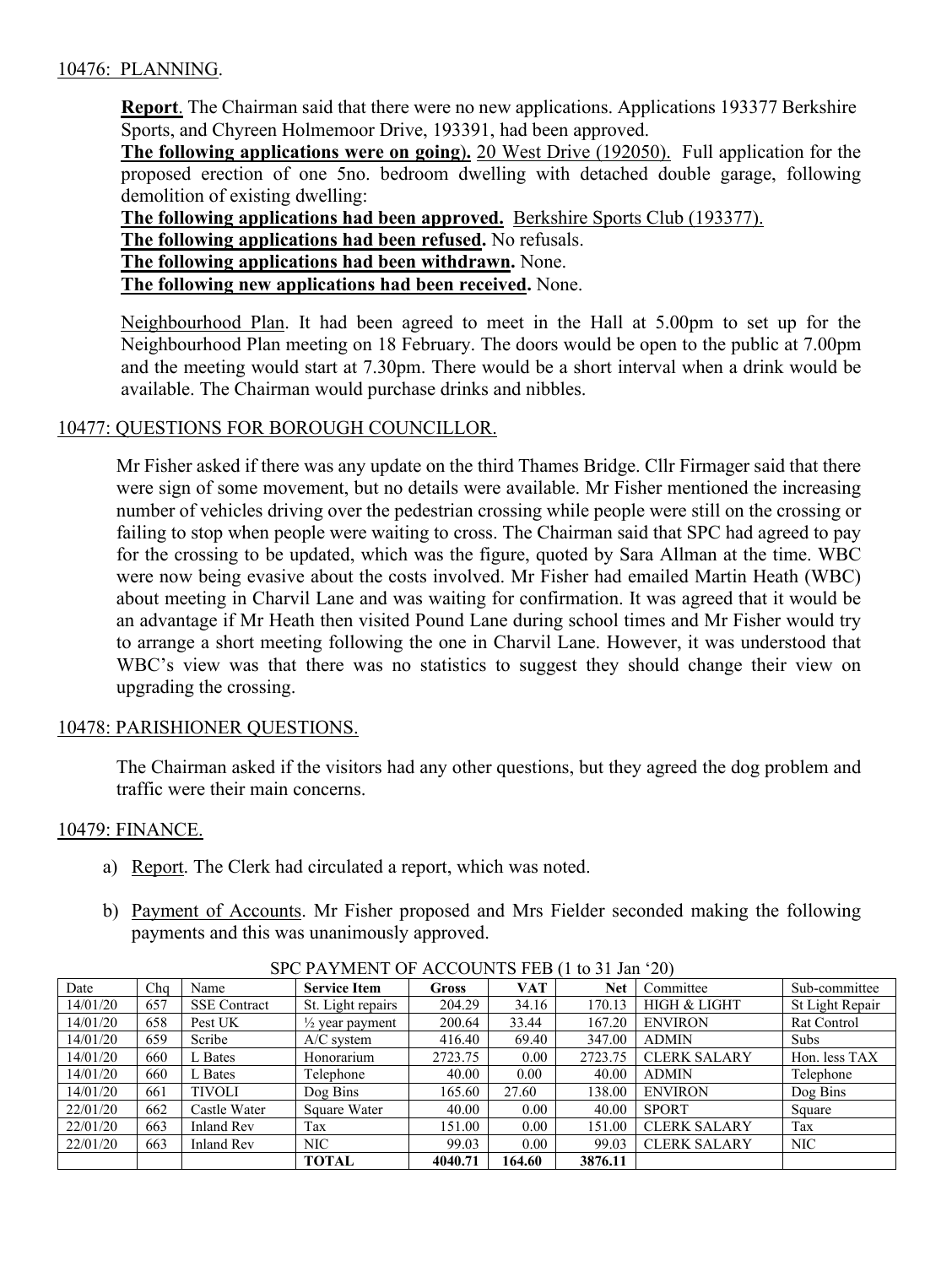# 10479: FINANCE.

c) Pound Lane Improvements. Mr Fisher was to meet Mr Heath concerning high speeds in Charvil Lane and hoped to be able to discuss these improvements.

### 10480: HIGHWAYS

School Crossing. Mr Fisher said that he was arranging a meeting with Mr Heath.

Speed Indicators (SID). Mr Fisher said that the readings from SID 2, in Charvil Lane, showed five vehicles travelling at 60mph, six up to a 55 and 27 at 55mph, the average speed was 24mph. Mr Fisher had been told about cars racing in Charvil Lane but he couldn't see a pattern that would indicate this. Traffic numbers were about 3900, which was less than in Pound Lane. All these reports were sent to Martin heath (WBC). Mr Fisher had to thank Mr Runnalls for his assistance in transferring SID to Thames Street. There had been a big storm that night, which caused some concern as the SID had been positioned on a metal pole and he and Mr Runnalls had removed SID the following day. This new position did allow speed monitoring from both directions. Readings from Pound Lane showed a vehicle travelling at 50mph at 3.30am but this was the maximum speed recorded. The average speed was 27mph, slightly higher than the previous average of 24 ½mph.

Lorry Watch. Mr Fisher said that the lorry watch was ticking along. Kirsten at West Berks was very helpful and sent out warning letters regularly. An 18t lorry had driven down Thames Street as far as the High Street and, realising it would be impossible to negotiate the narrow bend on the hill, had turned into High Street to reverse. Mrs Fielder said that SAT NAV's were being blamed and she had seen a notice in another village advising 'Do Not Follow Your SATNAV'. The Chairman agreed to obtain a price for a similar sign.

Speed Watch. Mr Fisher had assisted the group in other locations, and it would soon be Sonning's turn. Three trained people were required each time, one of these could be a PCSO, but they were difficult to locate.

Pound Lane Survey and Charvil Lane Speeds. These were two of the items being taken up with Mr Heath,

# 10481: RECREATION AND ENVIRONMENT W.G.

- a) Safety Checks. Mrs Harvey had inspected the exercise equipment and said that dog mess was a real problem.
- b) Pavilion Fund Raising Invitation to Tender. A letter had been sent to SCC and a reply received agreeing to a joint meeting, but SCC members had been unable to meet on the suggested dates. Following discussion, it was agreed to suggest Wednesday 11 March as both Mrs Fielder and Mr Morrison would have returned from their holidays.
- c) ROSPA Report. Completed
- d) Rec. Path. Mr Fisher said that the contractor had carried out the necessary repairs.
- e) Charvil Football Club Property. Mrs Harvey said that the Club had cleared their property from the compound.
- f) Use of the Pavilion. It had been previously agreed to allow the pavilion to be used on Saturday 14 March by a group holding a Charity Sports Day in order to raise funds for a disabled children's charity. They wished to set up at 12.30pm and to finish by 5.30pm. Mr Fisher agreed to open-up for them. It had also been agreed that CAB should hold an open morning to allow residents to meet CAB staff to discuss any concerns they might have. Mr Fisher offered to open-up at 9.45am. As the pavilion would be open to the public if would be necessary to provide soap/towels/toilet roll, etc. Mrs Harvey offered to ensure the toilets were clean and provide soap etc. Mrs Harvey and Mr Fisher were thanked for offering their assistance.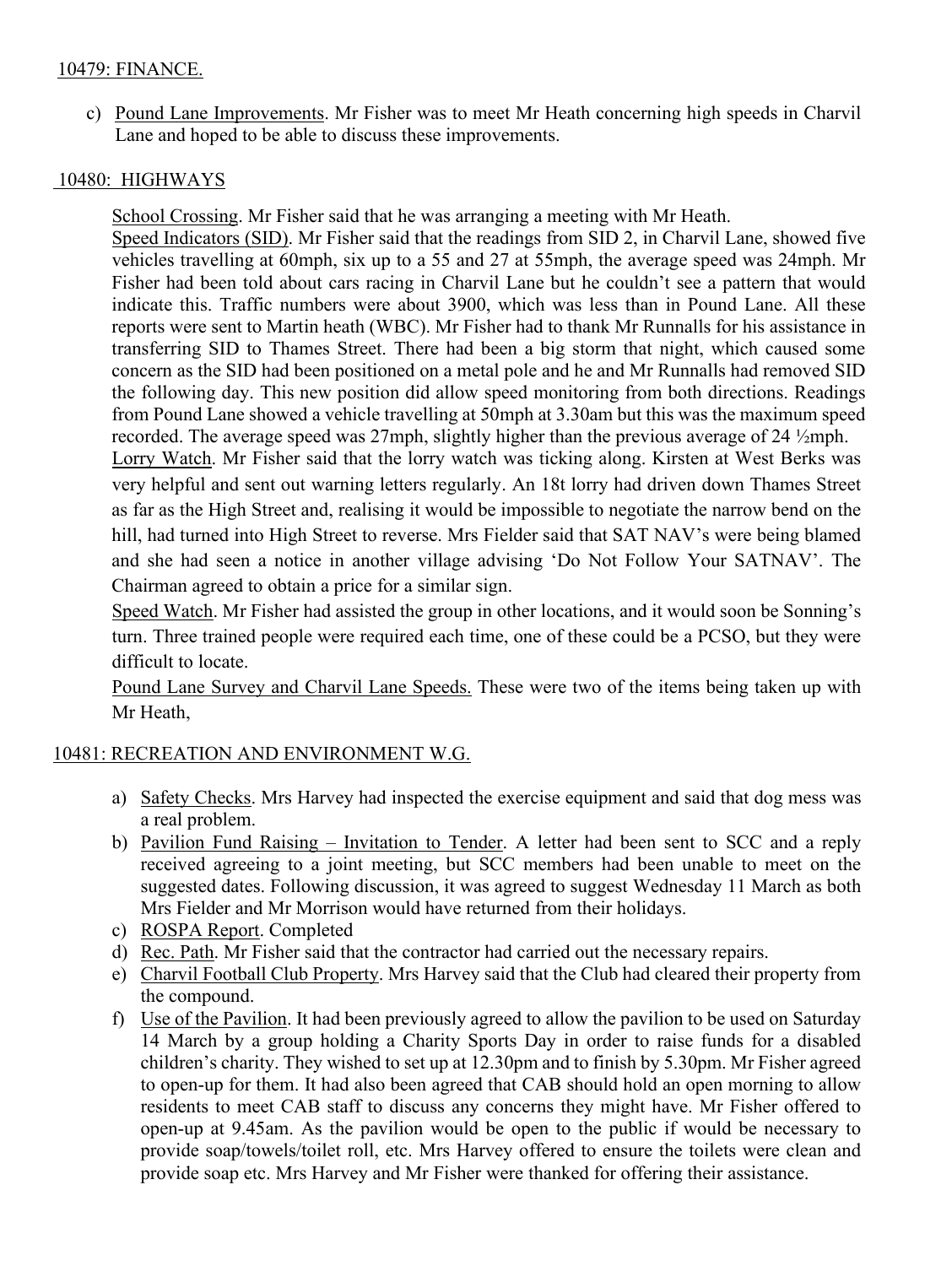# 10481: RECREATION AND ENVIRONMENT W.G (Cont'd).

- g) SLTC Main Gate, Water & Signs. The Chairman and Mr Fisher had met with the SLTC Chairman at the tennis courts on 10 February. The Chairman had agreed to follow up the water problem with Thames Water. SLTC would ask the contractor carrying out the surface work to the courts about the proposed colour scheme as the site was in a CA. The Chairman had confirmed that SPC would release £6,000 for the sinking fund for the work to the courts. The work would extend the life of the existing courts by at least five years, allowing the sinking fund to mature enough to cover resurfacing when it became necessary. The SLTC Chairman had asked if the SPC contract with RES for the fire extinguisher yearly service included the tennis extinguisher. The Clerk had replied that there was no contract with RES and was done on a year to year basis and did not include SLTC. SLTC had asked for the grass to be cut and the Clerk would request this was done by the contractor. The SLTC Chairman had agreed that a clear up was necessary and the idea of a skip was discussed as was the cost of installing a car parking area. The SLTC Chairman agreed to attend to an exposed electrical earth lead and to the broken gutters. The idea of an electrical supply from the tennis area to the cricket practice nets was discussed. SLTC would not be against this idea as long as a separate meter was installed. and all costs were the responsibility of the cricket club.
- h) Closure of Car Park at Night from 1 March. The Clerk had informed the school who were happy for their caretaker to open the gates before school hours. SPC would lock the gates.

# 10482: TECHNICAL SERVICES.

Safety Checks. The Chairman had carried out the safety checks on the Wharf. Lights. The Chairman was dealing with this.

VE Day 2020. Mrs Fielder said that regrettably the Vicar had been unable to offer any help this year as the Church would be taking part in a three-hour bell ringing exercise to celebrate the occasion. Expert bell ringers had been called in to carry this out and he and other Church members would be involved. Mrs Fielder felt that she had relied a great deal on the Vicar's assistance and this had played a large part in its success and that without it she would not be able to organise the planned event. The Chairman said that he would look at other ways to mark the occasion.

# 10483: ALLOTMENTS,

Mrs Fielder said that Pest Control were very good and the report reflected the situation, which was working well. The Chairman said that he had someone looking at the fence on the far boundary. There was some concern about one or two allotments and the Clerk would mention this when sending out the new tenancy agreements. The Clerk would also ask if allotment holders wished to make a £10 contribution to the new seat.

New Seat. Mrs Fielder had purchased the seat, which had come with the words Time For a Rest already engraved.

Litter Pick. This would take place on Sunday 29 March starting at 10am at the Pavilion. Mrs Fielder showed a poster displaying all the information needed for the Litter Pick, which would go on the back of the next Newsletter. The Clerk would laminate 10 copies for displaying around the parish. WBC would collect the full rubbish sacks after 3.00pm and Mrs Fielder would serve some refreshment, including tea, coffee and biscuits, which the Chairman would purchase. The Chairman was concerned about volunteers collecting from the riverbank and would check this out. Mrs Fielder would collect black sacks and litter pickers from the Chairman on Saturday 29 March.